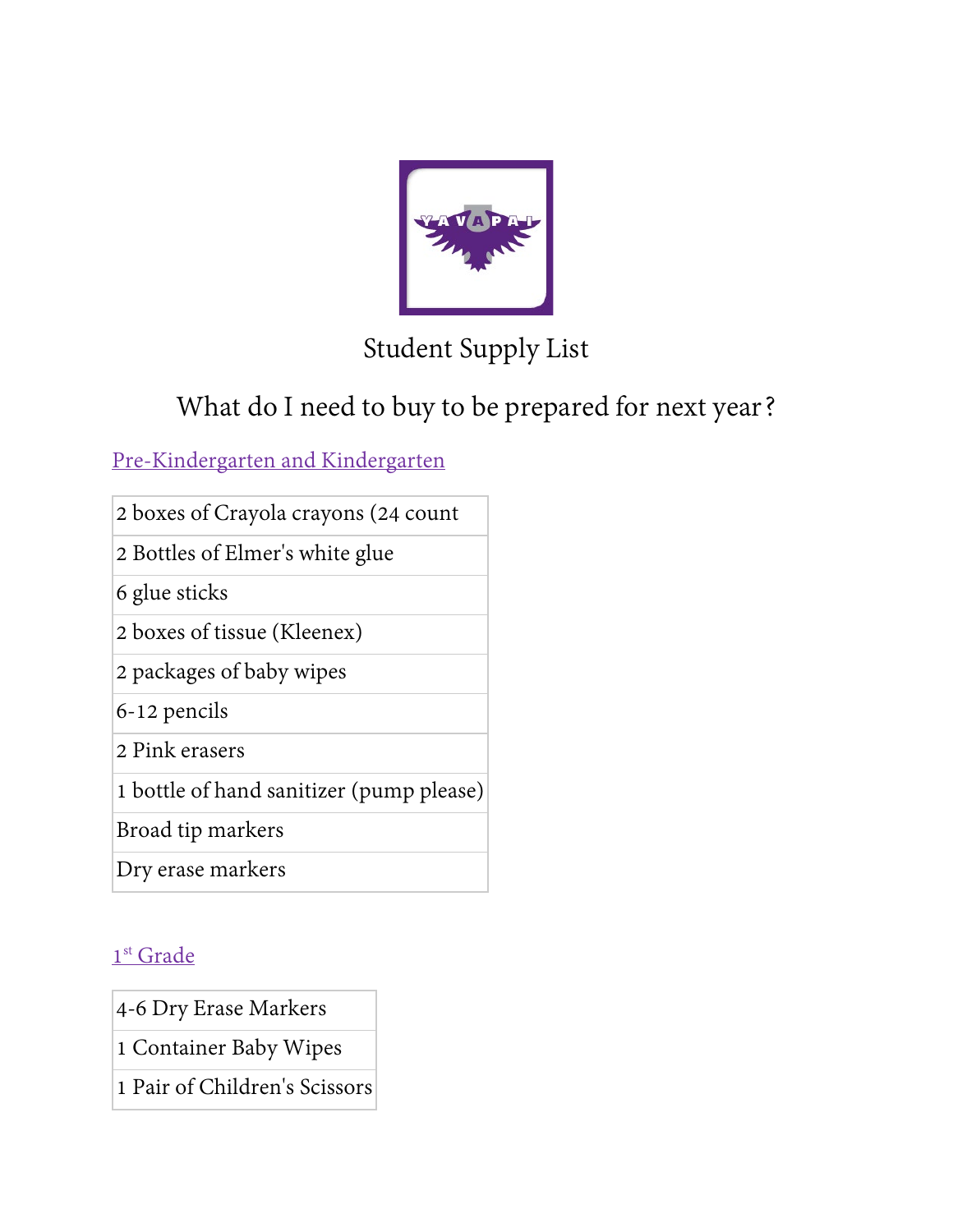Box of Kleenex

6-12 Pencils #2

4 Erasers

2 Bottles of Elmers Glue

Box of Crayons - 24 count

Box of Markers

4 Glue Sticks

Yellow Highlighter

## 2<sup>nd</sup> Grade:

| 24 pack of Crayola Crayons                            |
|-------------------------------------------------------|
| 1 pack of Crayola Colored Pencils                     |
| 1 pack of Crayola Markers                             |
| 3 glues sticks, any brand any size                    |
| 1 pack of 3 Pink Erasers, any brand                   |
| 1 or more boxes of Kleenex Tissue                     |
| 1 or more containers of Clorox disinfectant wipes     |
| 2 packages of #2 pencils, wood not decorative         |
| 1 container hand sanitizer                            |
| 2 plastic folders with pockets                        |
| 4 spiral or composition notebooks                     |
| 1 standard size backpack with your child's name on it |
| Pencil box                                            |
|                                                       |
| <b>Optional Donations</b>                             |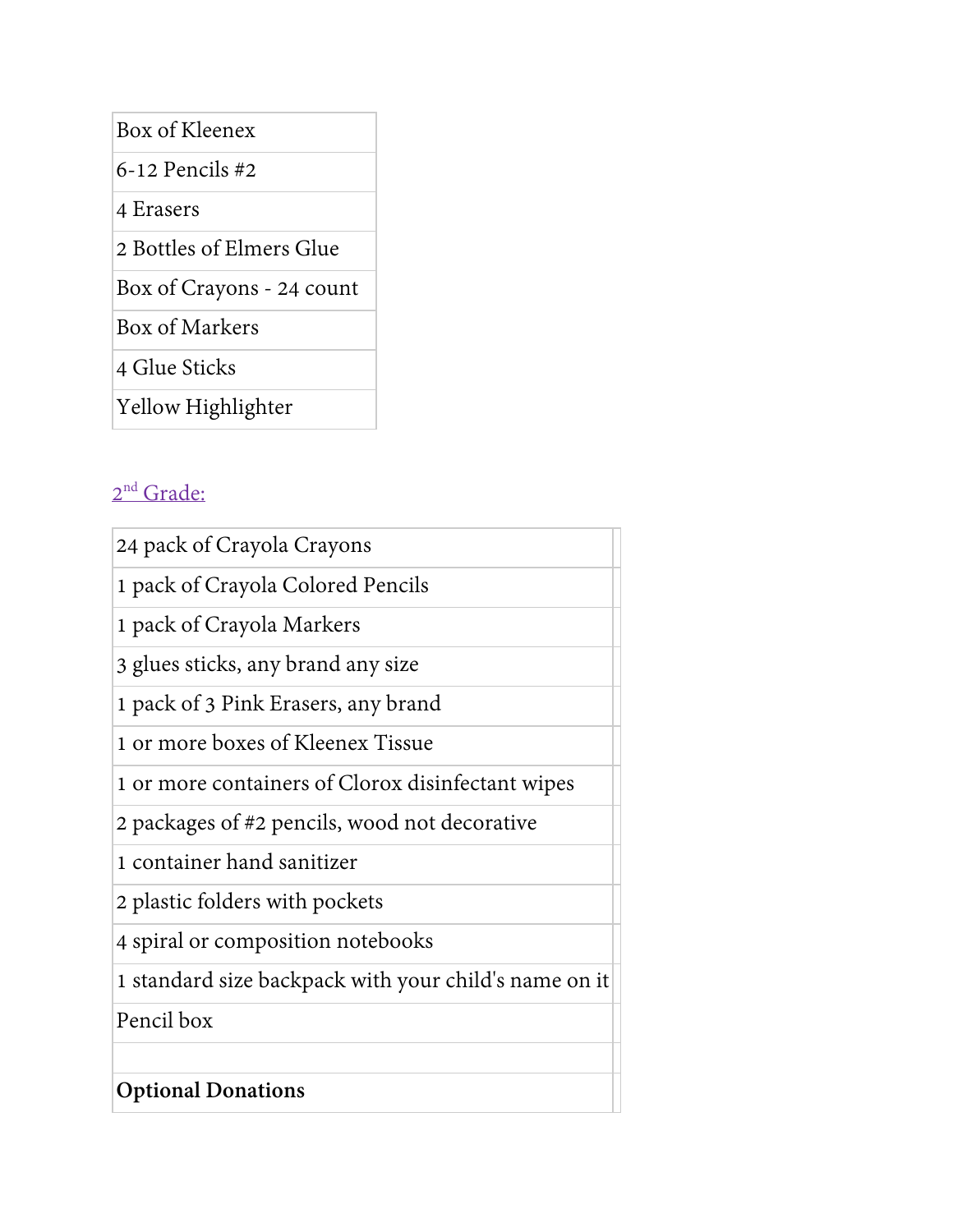Ziploc bags (snack, sandwich, and/or gallon sized)

Expo dry erase markers

## 3<sup>rd</sup> Grade:

| composition books or spiral notebooks | per student |
|---------------------------------------|-------------|
| pocket folders                        | per student |
| 12 #2 wood pencils- no mechanical     | per student |
| 3 pink erasers                        | per student |
| 1 box colored pencils                 | per student |
| 1 pair of scissors                    | per student |
| 3-6 glue sticks                       | per student |
| 1 ruler                               | per student |
| 1 box of 24 crayons                   | per student |
| 1 ream of notebook paper              | per student |
| 1 box of tissues                      | per student |
| 2 highlighters                        | per student |
| 1 box of markers                      | per student |
| hand sanitizer<br>1                   | per student |
| 1 back pack                           | per student |
| 3-4 dry erase markers                 | per student |

### 4<sup>th</sup> Grade:

| composition books or spiral notebooks   per student |                                                                          |
|-----------------------------------------------------|--------------------------------------------------------------------------|
| pocket folders                                      | $\left\vert \left\vert \right\vert$ per student $\left\vert \right\vert$ |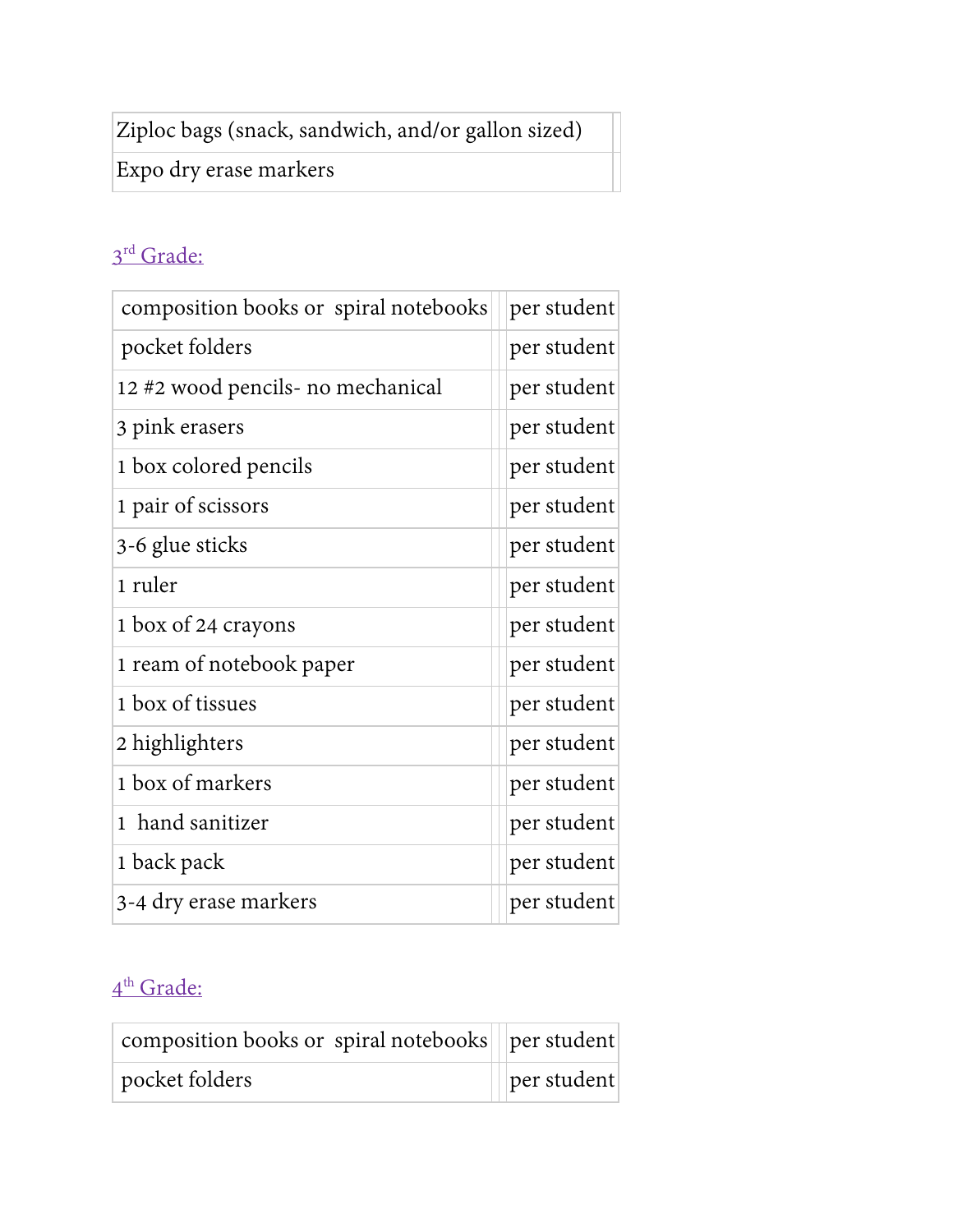| 12 #2 wood pencils- no mechanical | per student |
|-----------------------------------|-------------|
| 3 pink erasers                    | per student |
| 1 box colored pencils             | per student |
| 1 pair of scissors                | per student |
| 3-6 glue sticks                   | per student |
| 1 ruler                           | per student |
| 1 box of 24 crayons               | per student |
| 1 ream of notebook paper          | per student |
| 1 box of tissues                  | per student |
| 2 highlighters                    | per student |
| 1 box of markers                  | per student |
| 1 hand sanitizer                  | per student |
| 1 back pack                       | per student |
| 3-4 dry erase markers             | per student |

# 5<sup>th</sup> Grade

| 2-3 inch binder with pocket subject dividers and notebook paper. |
|------------------------------------------------------------------|
| Blue/black ink pens                                              |
| Pencils                                                          |
| Highlighters                                                     |
| Four 1-subject notebooks                                         |
| Colored pencils                                                  |
| Four Composition books                                           |
| 5 colored pens                                                   |